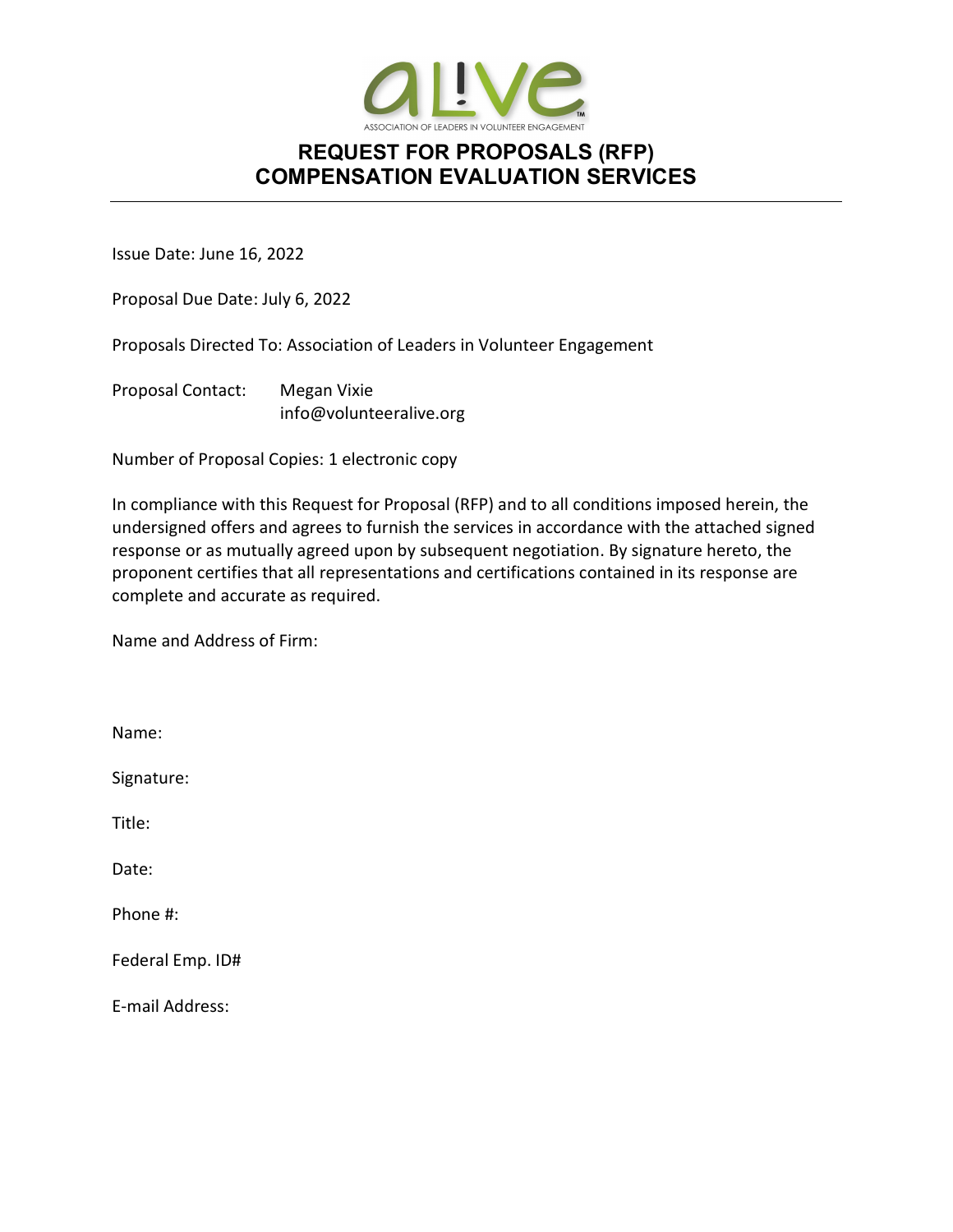

# TABLE OF CONTENTS

#### SECTION 1: GENERAL INFORMATION

- 1.1 Purpose
- 1.2 AL!VE Overview
- 1.3 Contact Point and Issuing Office

### SECTION 2: SCOPE OF SERVICES

2.1 Scope of Work

### SECTION 3: PROPOSAL FORMAT AND CONTENTS

- 3.1 Letter of Transmittal
- 3.2 Qualifications and Experience of Firm, Including Subcontractors
- 3.3 Work Plan and Budget
- 3.4 Required Disclosures
- 3.5 Insurance Requirements

#### SECTION 4: SUMMARY OF KEY DATES

4.1 Key Dates

### SECTION 5: ADMINISTRATIVE SPECIFICATIONS

5.1 Evaluation Criteria & Award Notice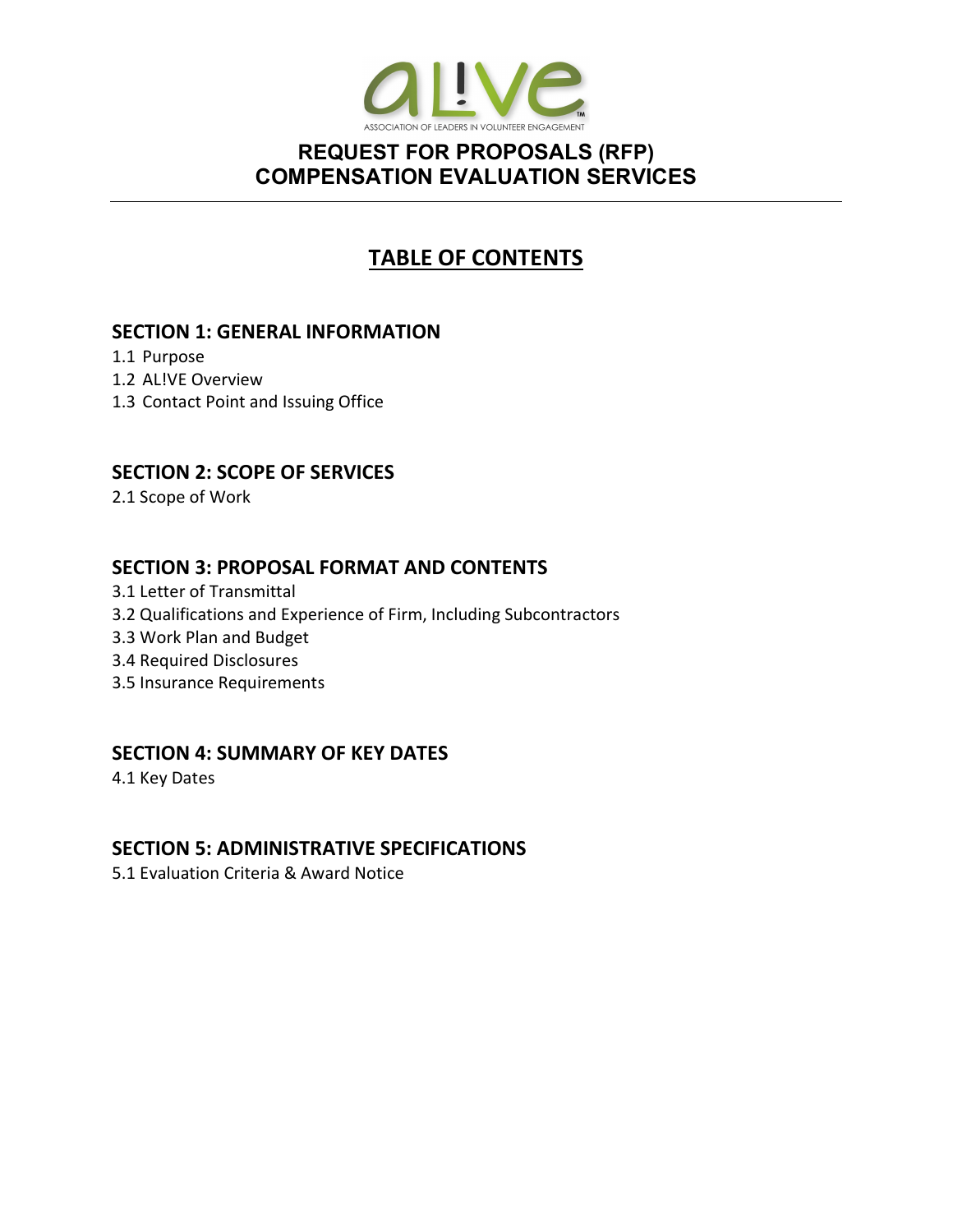

## SECTION 1: GENERAL INFORMATION

#### 1.1 Purpose

The intent of this Request for Proposals (RFP) is to identify a consultant who can provide services consistent with the scope of work included in this document, to the Association of Leaders in Volunteer Engagement (e.g., AL!VE), a national membership association for volunteer engagement professionals.

This document will provide Consultants with the information necessary to prepare and submit responses for consideration of this service. Consultants responding to this RFP are expected to provide AL!VE with information and evidence that will enable the evaluation of the information in expectation of awarding a contract in a manner that best serves AL!VE. AL!VE has the right to use any and all ideas presented in any response to this RFP. AL!VE reserves the right to award a contract, or multiple contracts, based solely on what it considers providing the greatest long-term benefit to AL!VE and the best quality of service to members.

### 1.2 AL!VE Overview

The mission of AL!VE is now more important than ever. This organization was founded in 2007 to enhance and sustain the spirit of volunteering by fostering collaboration and networking, promoting professional development, and providing advocacy for leaders in community engagement. It is our goal to strengthen volunteer engagement professionals and establish ourselves as leaders in this field, working collaboratively across sectors to legitimize the power that volunteerism holds throughout our society, nation, and world.

### 1.3 Contact Point and Issuing Office

The sole point of contact for questions or additional information is:

 Megan Vixie, AL!VE Past President info@volunteeralive.org

All responses to this RFP must be delivered to the point of contact shown above. All questions and requests for additional information must be in writing and received through the point of contact shown above by e-mail.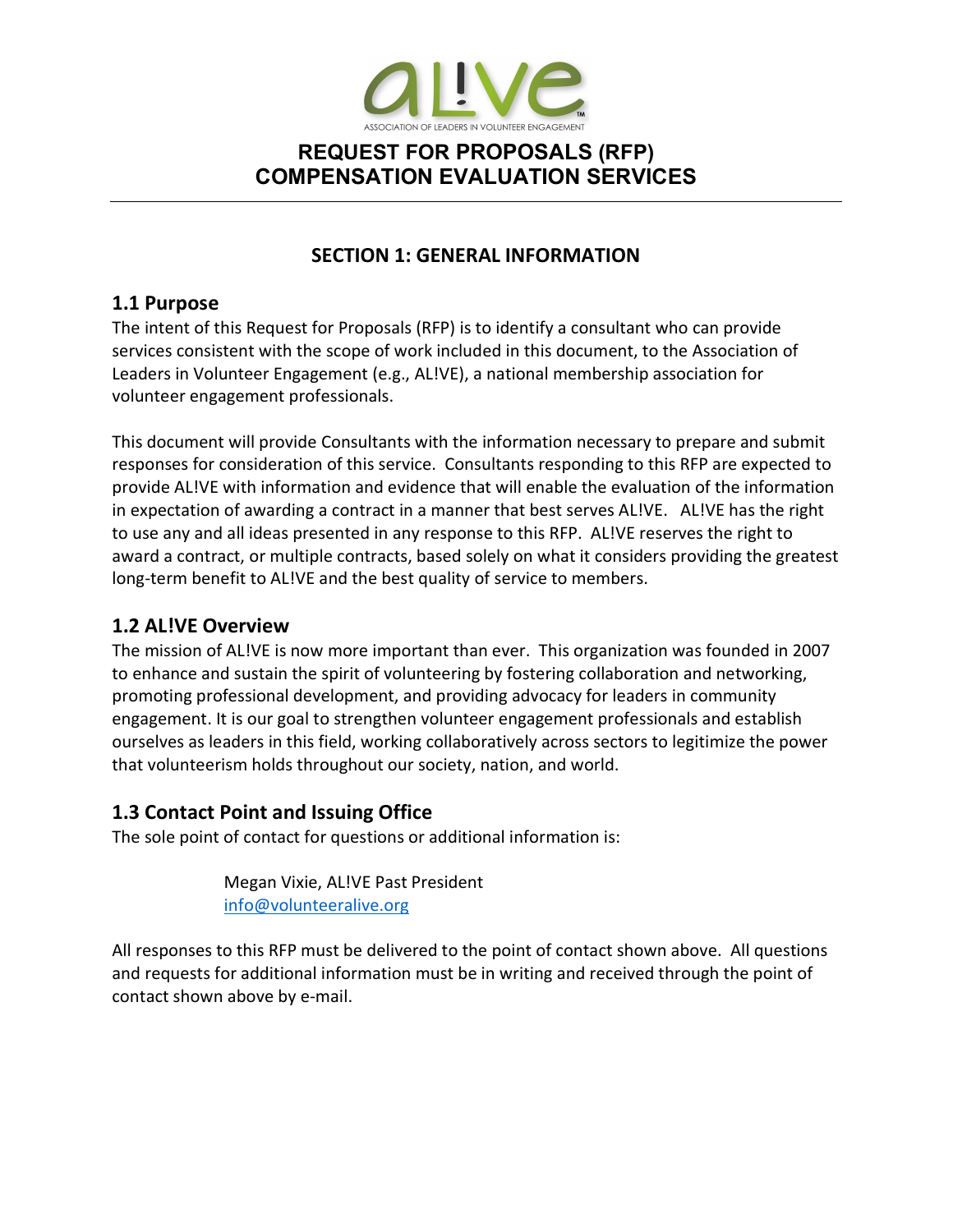

# SECTION 2: SCOPE OF SERVICES

## 2.1 Scope of Work

AL!VE is seeking the services of a compensation consultant to conduct a comprehensive evaluation of the job of the volunteer engagement professional, delivering a job leveling document that demonstrates the progressions within the job. Consultant will develop, design, and produce a report that defines the skills, knowledge, and amount of responsibility attached to each level of the volunteer engagement professional role.

This includes collaborating with an AL!VE committee comprised of representatives from AL!VE's board of directors, members, and strategic partners to conduct the following:

- 2.1.1 Review/discuss and finalize needs assessment and project goals, process, schedule, and other administrative details.
- 2.1.2 Identify comparable job descriptions and competitive labor market comparisons for position classifications.
- 2.1.3 Work with committee to conduct job audits and/or interviews (as appropriate).
- 2.1.4 Create and propose a classification structure with recommendations for assignment for all positions within this structure commensurate with level of complexity, responsibility, knowledge, skills, and abilities and/or other compensable factors.
- 2.1.5 In collaboration with AL!VE, produce report with job leveling structure for the volunteer engagement professional role that can be shared publicly with stakeholders such as members, partners, funders, and the industry at large.

# SECTION 3: PROPOSAL FORMAT AND CONTENTS

To be considered, Consultant shall submit a complete response to this Request for Qualifications (RFP) using the format outlined below. Proposals by a joint team or a prime/subcontractor team shall list the full names and addresses of all team members and the proposed relationship/role of each.

### 3.1 Letter of Transmittal

The prospective Consultant's proposal shall include a brief letter of transmittal signed by an individual or individuals authorized to bind the prospective Consultant contractually.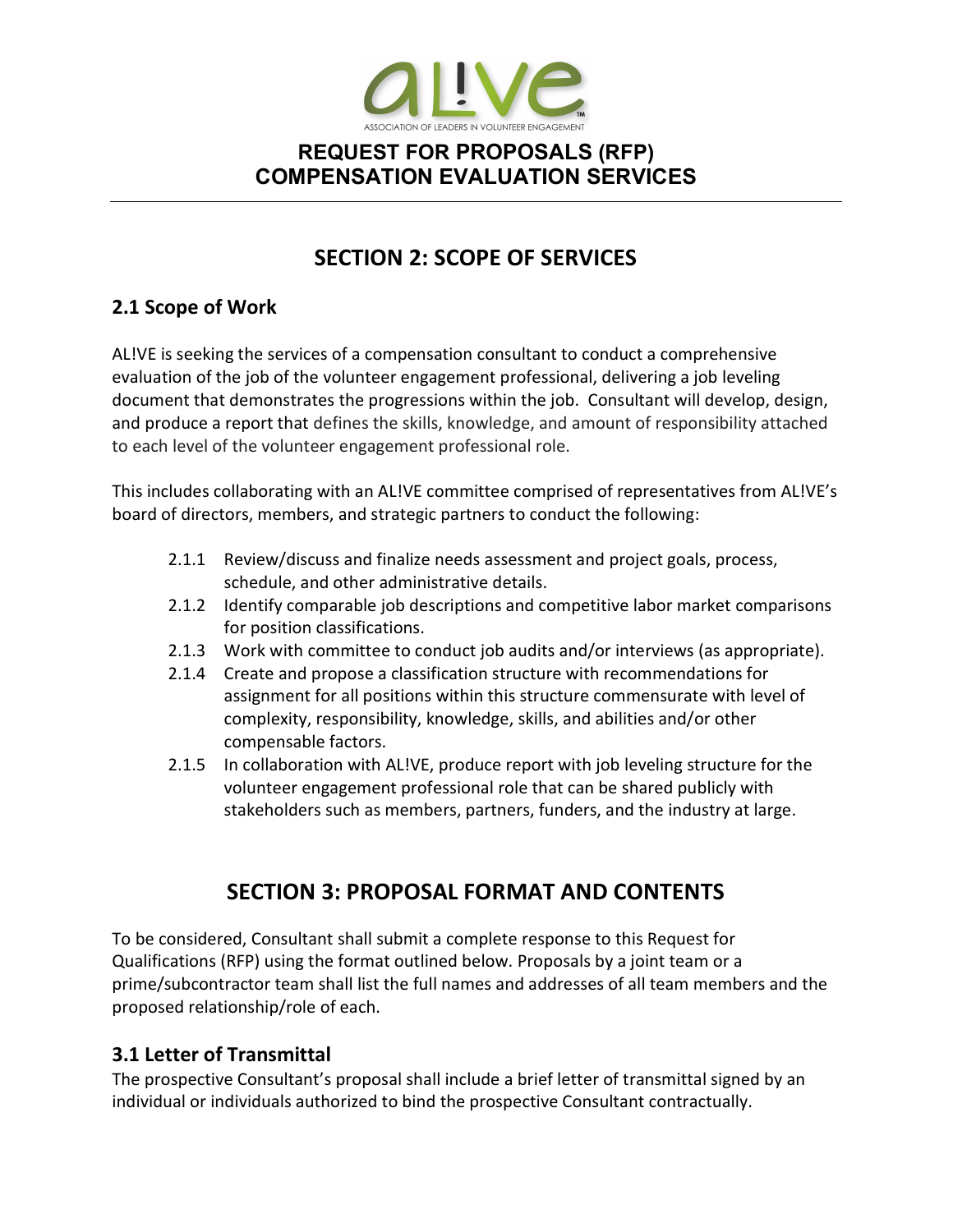

### 3.2 Qualifications and Experience of Firm, Including Subcontractors

The Consultant shall provide information on their business, applicable certificates of recognition, and other pertinent information that demonstrates their qualifications to perform the contract. Information on education, training, certification, awards, etc. for individual employees of the Vendor or Subcontractor may be supplied.

The firm should have a minimum of 10 years of experience providing Compensation Evaluation Services.

The Consultant shall designate a project team comprised of experienced professional and technical staff to perform the work competently and efficiently with their own personnel, Subcontractors, or commitment to hire additional staff. The response shall identify the project team composition, project leadership (i.e., principle, project manager), reporting responsibilities, and address how Subcontractors will fit into the management structure. As a minimum, the principle in charge and manager shall be designated. Other key personnel may also be designated. The manager must have adequate experience in managing services of similar nature and scope.

#### 3.3 Work Plan and Budget

The Consultant shall include an itemized work plan for how Consultant intends to conduct and complete the work along with a projected timeline. Consultant will also include an itemized budget for services and three references.

### 3.4 Required Disclosures

In addition to all other requests listed in Section 3 of this RFP, Vendors responding to this RFP will provide the following disclosure:

A disclosure of the Consultants name and address and, as applicable, the name and address of any company or venture that owns or has majority stake in the Consultant and the names of key officers and directors of the Consultant. A disclosure providing information regarding any major contract that has been terminated for any reason within the last 5 years by Consultant/ or Subcontractors responding to this RFP.

### 3.5 Insurance Requirements

Please attach copies of all proof of insurance as described below that qualifies you to provide the service requested.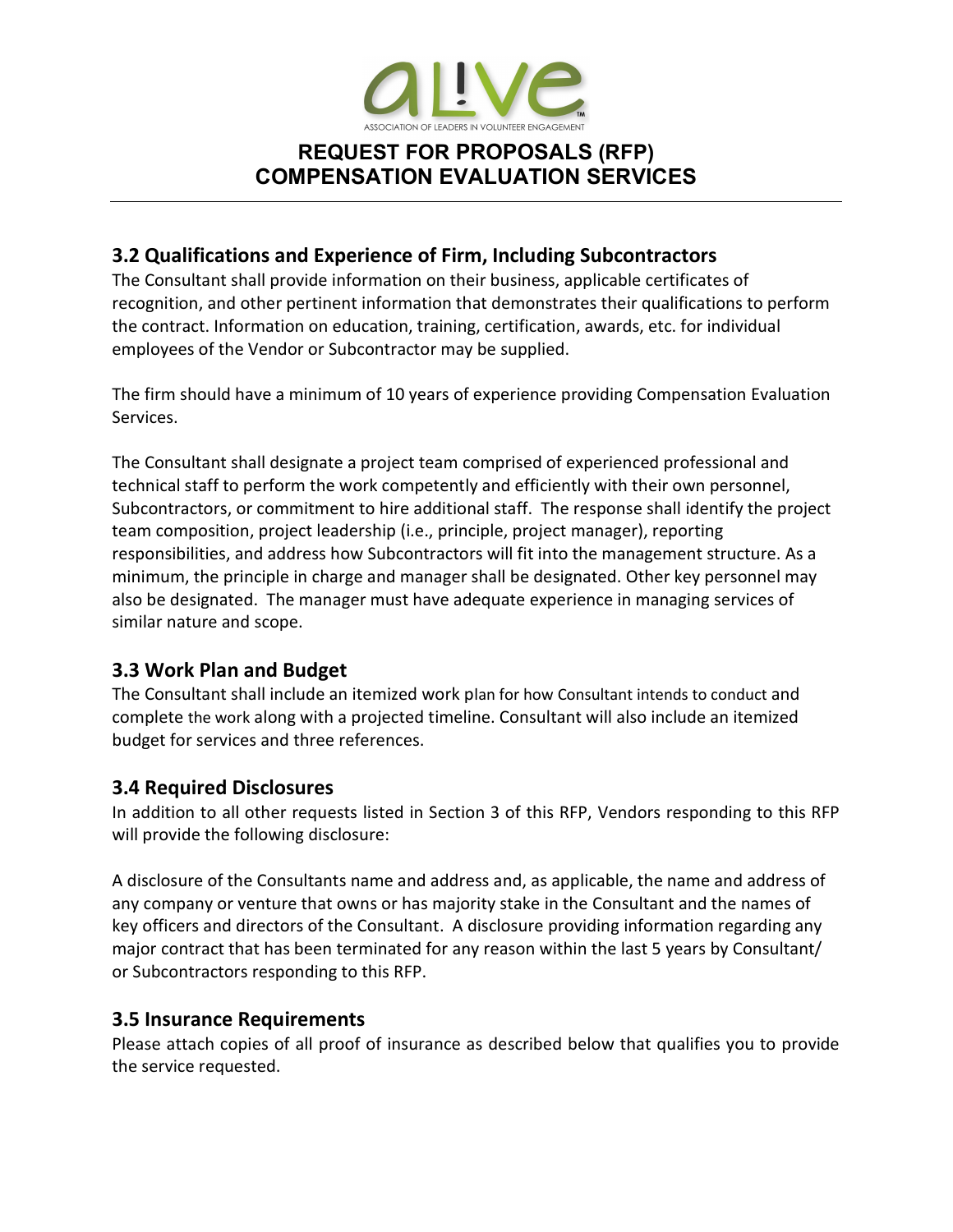

Contractor shall provide and maintain insurance coverage of adequate levels in compliance with the following as applicable:

- Comprehensive Public/General Liability \$1,000,000 per occurrence
- Worker's Compensation if contractor engages employees
- Professional Liability Insurance \$1,000,000 per occurrence
- AL!VE to be named as additional insured on Comprehensive General Liability insurance.

# SECTION 4: SUMMARY OF KEY DATES

#### 4.1 Key Dates

The following dates are shown for informational and planning purposes only. AL!VE reserves the right to change any of the dates.

| Public Notice - RFP issued                           | June 16, 2022   |
|------------------------------------------------------|-----------------|
| RFP responses due by 5:00 P.M. on July 6, 2022       |                 |
| Responses reviewed                                   | July 6-15, 2022 |
| Interviews conducted (as requested) July 18-29, 2022 |                 |
| Board approval; commence services August 1, 2022     |                 |

# SECTION 5: CRITERIA FOR EVALUATION OF PROPOSALS

#### 5.1 Evaluation Criteria & Award Notice

A committee comprised of AL!VE board of directors will review the responses. Responses will be received and evaluated on the understanding that the Consultant accepts full responsibility for, and will be contractually bound by, all statements made within the proposal and by sales and/or technical representatives. This responsibility extends to verbal sales commitments, vendor literature and claims of the capacity and ability of the proposed Consultant and its representatives to meet the specified scope of service requirements contained in this RFP.

The evaluation of responses will include, but may not be limited to, the items listed in this RFP. Additional significant consideration will be given to the quality and comprehensiveness of each Consultant's response to this RFP and to the compensation schedule submitted.